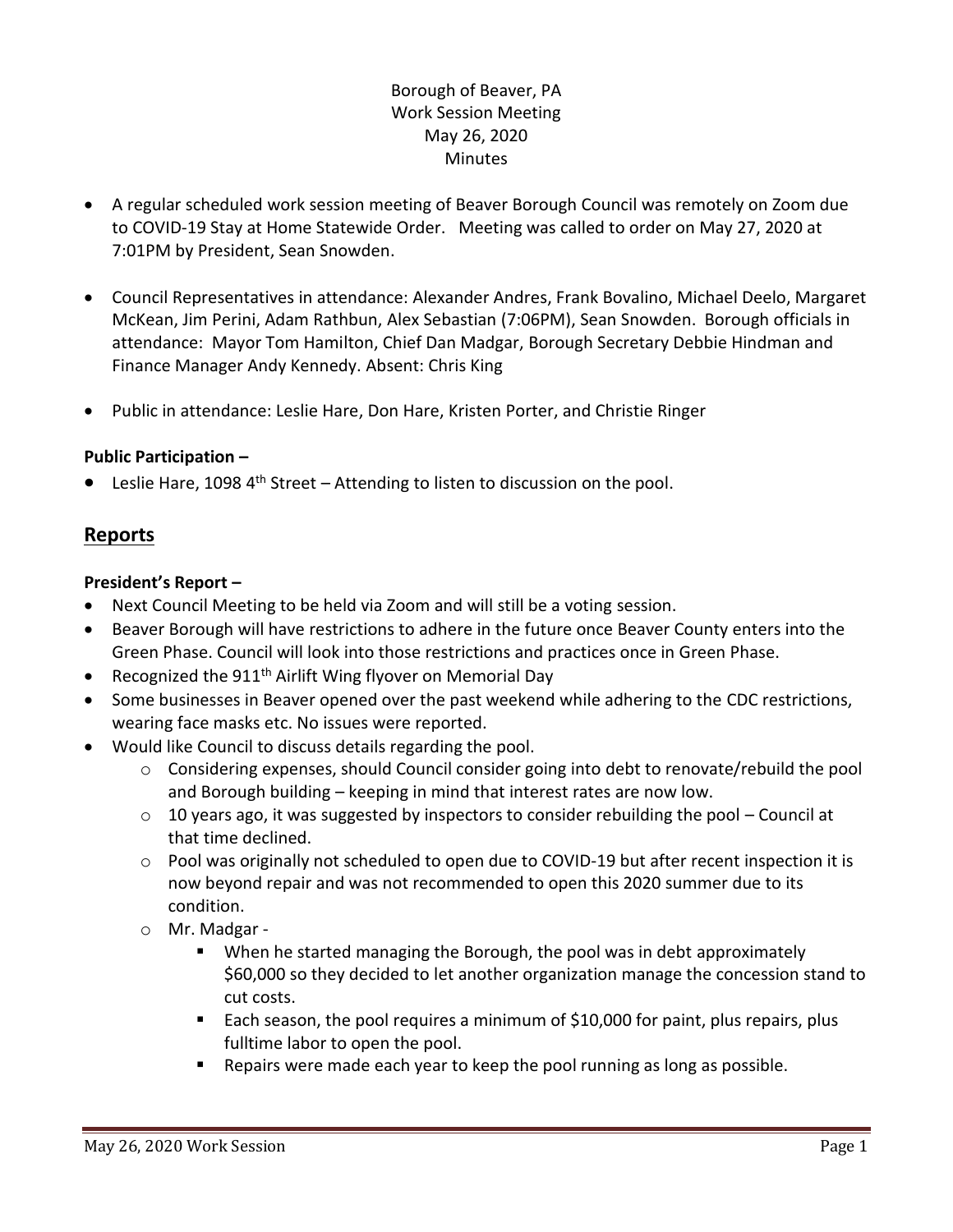- The Borough looked into having a liner installed, estimated at \$300,000, but was not recommended as a solution due to the concrete structure.
- **Delay was due to considering all options to repair the pool to be able to reopen.**
- After a study and multiple inspections by an outside engineer and Borough Engineer, it was determined that the pool was not safe to reopen this year.
- A study on the pool done by AJ Schwartz was given to council. Mr. Schwartz would like to have a meeting with Council via Zoom to answer any questions.
- Months of planning and financing will be required to have a pool for the future.
- o Mr. Snowden The public wants to know that Council is working on some kind of plan in order to make this happen, some kind of commitment.
- $\circ$  Ms. McKean Asked if opening the baby pool was a possibility, and if it would be worth it financially. Encouraged communication with state representatives to receive federal funding. Questioned if multiple design options/costs/estimates would be given to consider for pool.
	- Mr. Snowden It will cost the Borough approximately \$30,000 to receive design options/estimates. Mr. Schwartz wants a commitment from the Borough that they are going to move forward with the project before starting design options and estimates.
	- Ms. McKean Thought that approximately \$10,000 was allocated to get estimates with design features such as a splash pad, etc. Then the public could be engaged and let the Borough know what they wanted. Suggested a type of survey be sent out to the community to receive feedback.
	- Mr. Madgar Does Council want to move forward with Stage 1, which would cost \$32,050. This includes:
		- AJ Schwartz holding a meeting with council to discuss estimates and designs.
		- Would show designs from surrounding communities, estimating costs of  $$4$  6 million.
		- Once Council reaches out to him, he will need a few weeks to prepare for the meeting.
		- The current baby pool is not in compliance due to the height and filtration system. It was recommended after inspection not to reopen.
			- o Ms. McKean wanted to ensure opening the baby pool was not an option to provide to the residents.
- o Mr. Bovalino Consider that a variety of design options will cost the borough more money. Ultimately, the pool is too old to function or repair but is an asset to the community and all options could be considered.
- o Mr. Sebastian Agreed that the pool is an asset to not only the borough but the county. Many people from surrounding areas utilize the Beaver Pool. Although, it will not be easy to finance and is concerned about upcoming reassessment. How can the borough ask residents to take on an additional financial liability? Financing will be difficult.
- $\circ$  Mr. Andres Suggests that the public is involved sooner rather than later to get input on financing. Surrounding communities have had to close their pools because it was too much to ask tax payers to fund entire project. Believes that the borough should go to state representatives and encouraged utilizing state and federal funding.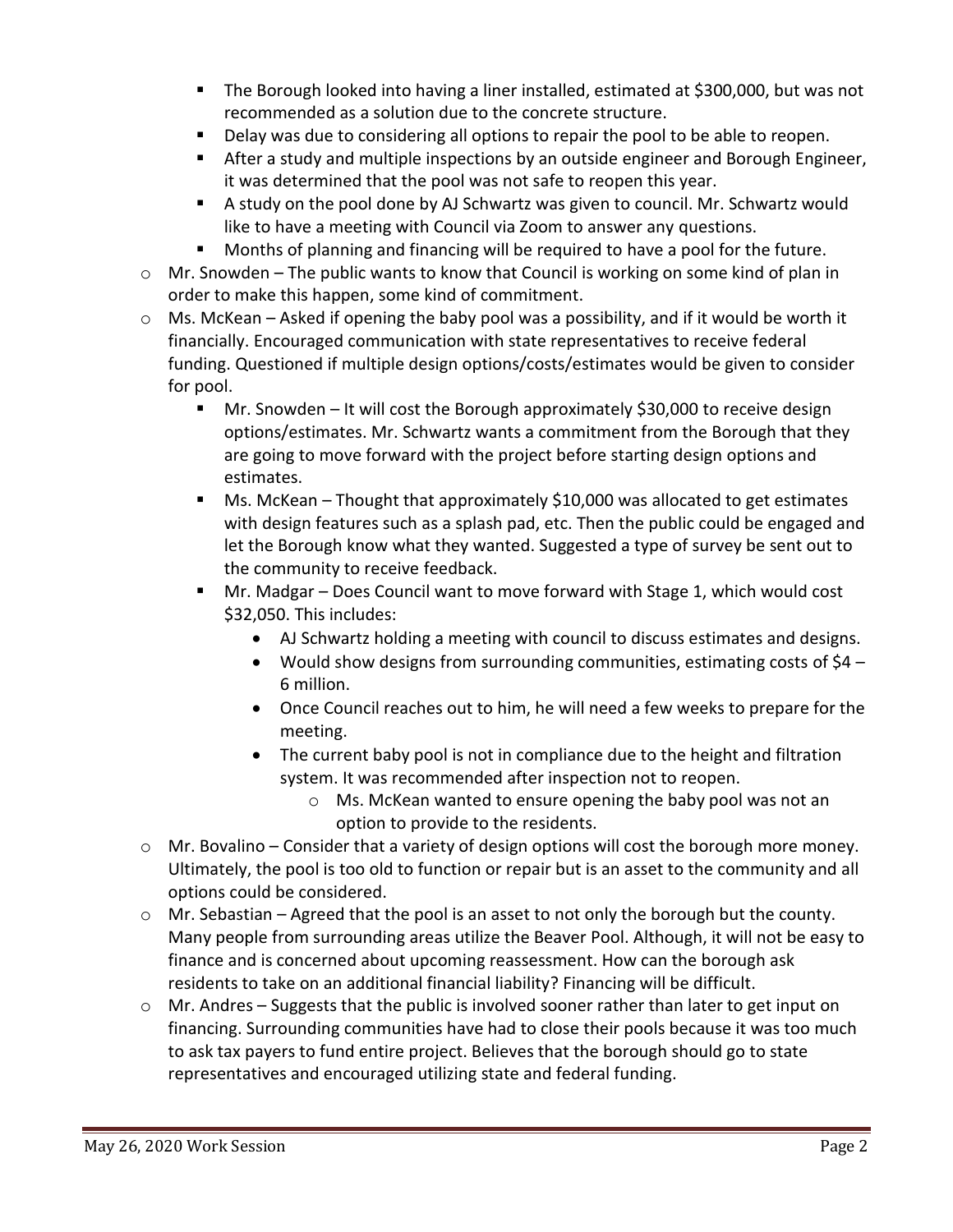- o Mr. Snowden Reminded Council that residents outside of Beaver Borough pay more for pool passes and admission. Agrees to look at all types of government funding. Council has a responsibility to uphold what the community wants. Mr. Snowden does not want an empty pool to be left because Council is not able to come up with a solution. An empty pool would become a liability. A decision needs to be made either way regarding the property.
- o Mr. Rathbun Fully supports renovating the pool. His children go to the pool every summer and are disappointed they are not able to this year. Wants Council to keep in mind that sales in pool passes have gone up over the years – recognized Mr. Madgar, Borough and pool staff, and Christie Ringer for improvements. Funding is a concern but Council needs to do everything they can, will be a good investment. Agreed that the reassessment is a concern.
- $\circ$  Kirsten Porter Currently a resident of Brighton Township. Believes that a public pool is necessary for children to learn social skills and stay out of trouble. Suggested that the Borough offer a bus to transport residents outside of Beaver to the pool to increase sales. Encouraged Council to take the next step forward to reopening a pool.
- $\circ$  Mr. Snowden There is a high probability that there will not be a pool next year either.
- $\circ$  Ms. McKean U.S. Department of Agriculture offers a 40-year loan program to communities with infrastructure projects, including pools, and this option should be considered.
- o Mr. Deelo Variables for Council ultimately to consider:
	- Do nothing with the pool decide what to do without the pool.
	- Maintain/repair existing pool engineers have said this is not possible/recommended.
	- Build a new pool
		- Review and consider financing options
		- Consider that Beaver may see an increase in property taxes after assessment
		- Consider all impacts this will have on residents
	- Council will need to move forward with a decision and be prepared to answer all questions.
- $\circ$  Leslie Hare Was under the impression that there were no issues with the pool and was surprised when it did not open this year due to repairs needed. Questioned if the pool was inspected by a structural engineer and if the pool liner was the original solution to fix the pool.
	- Mr. Snowden Yes, the pool liner was the original solution to fix the pool this year but unfortunately was not possible due to the overall condition of the concrete. The COVID-19 outbreak also played a roll in the pool not opening this year.
	- **The Aquatic Facility Design group is highly trained and experts in dealing with these** types of pools. They were highly qualified to make the recommendation on the quality of the pool.
	- Mr. Madgar The Borough Engineer was also there to inspect the pool. Mr. Madgar also wanted to note that the pool was reported to lose hundreds of thousands of gallons of water due to cracks in the floor of the pool.
	- Mr. Rathbun When the Borough hires firms to do studies, they are sure that they have the appropriate licensure and requirements to back up any claims. The Borough Engineer was present to ensure that all bases were covered. When a hired firm makes a recommendation, the Borough will go by those recommendations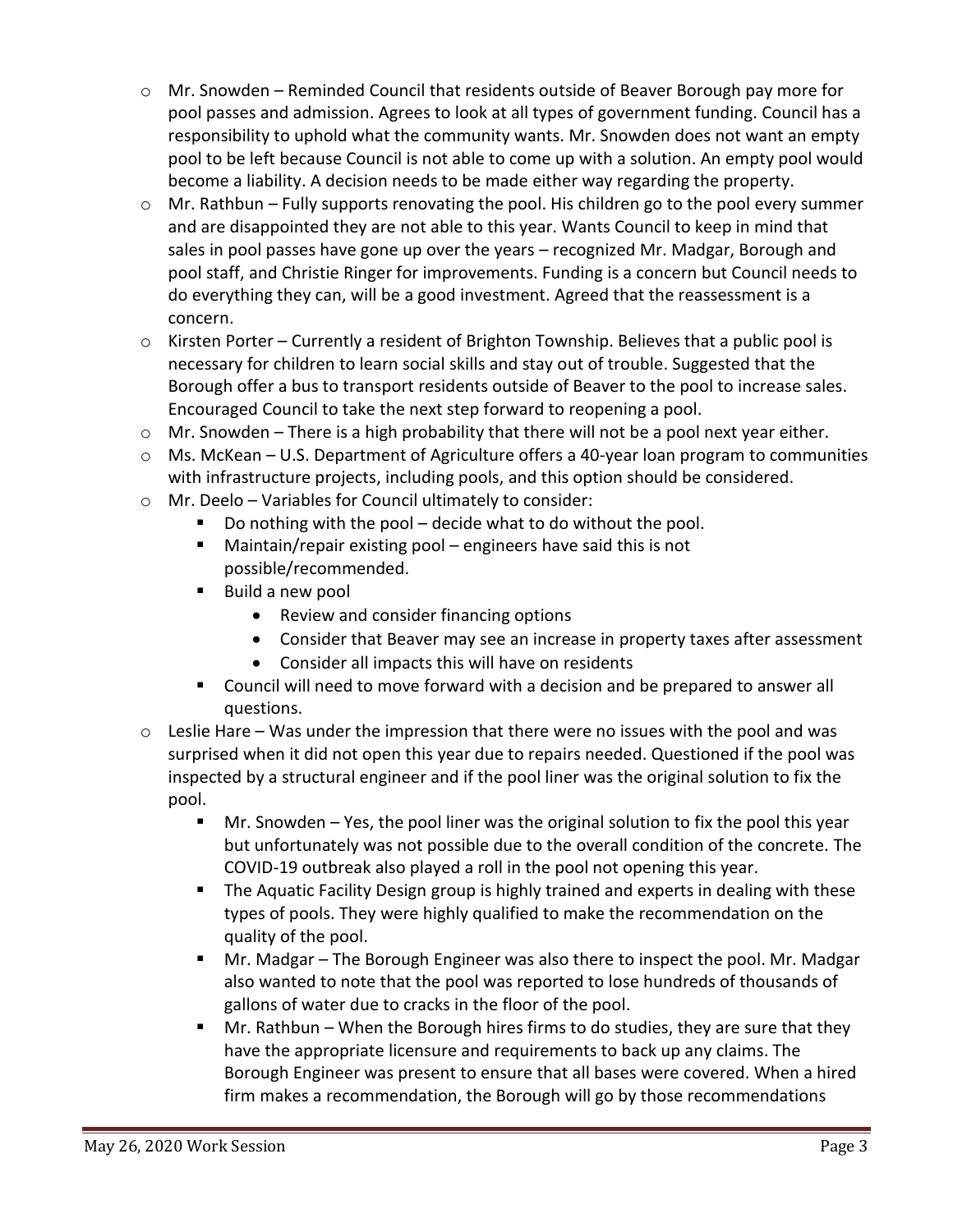because of the credentials they obtain. This firm was not in the business to sell the Borough a pool but to recommend what should be done with the pool and provide designs.

- Ms. McKean Aquatics is a well-recognized firm in Pennsylvania and considered a top consultant for pools.
- Mr. Bovalino The weight and stress the water in the pool was putting on the structure was dangerous. The Borough did not want to risk damage or safety.
	- Mr. Rathbun The pool does not sit on solid ground and if it would cave in, there could be fatalities.
	- Mr. Sebastian It has become dangerous to walk around below the pool due to condition of the concrete.
- Mr. Andres Other pools and municipalities were asked for references and Aquatics was highly recommended with many positive reviews.
- $\circ$  Don Hare, 1098 4<sup>th</sup> Street Questioned how long the concrete was in poor shape and as a previous lifeguard, if he was in unsafe working conditions. Also stated, that he believes that Council has not communicated with the residents regarding the quality of the pool.
	- Mr. Snowden The poor quality of the concrete was brought to Council's attention at the last inspection in March 2020.
	- Mr. Rathbun Inspection of the entire pool was done each year to determine what repairs were needed and if the pool was safe and structurally sound. Repairs were made to the pool each year as needed to make it safe to open to the public. This year it was determined that the concrete was not structurally sound and Council did not want to take a chance on only patching the problem as a temporary fix. The fact that the pool was losing so much water, showed that it was deteriorating. This was ultimately why the Borough brought in another firm and engineer to inspect the pool. The Borough was not comfortable opening the pool after the professional recommendation was given this year. The Borough would not have opened the pool in previous years if they thought it was not safe.
- $\circ$  Mr. Madgar Asked the pool engineers if there was any way that the pool could be patched or repaired to reopen this year. The answer was that they did not recommend patching the issue. If the Borough would go against the engineer's recommendation and there was ultimately some kind of lawsuit, it would not be defendable by the Borough.
	- AJ Schwartz is willing to come to a Council Meeting to present different options and answer any questions. Mr. Madgar will reach out to see how soon Mr. Schwartz could have a meeting.
	- **Mr. Bovalino Have a presentation to the public regarding the pool.** 
		- Mr. Snowden Different options will be considered.
		- Mr. Sebastian Agrees to educate the public.

# **Manager's Report –** Reported by Chief Madgar

- June Council Meeting and Work Session will be scheduled to be held via Zoom unless anything changes.
- Discussions regarding the Car Cruise have been happening, no decisions will be made until word from the Governor.
- Rick Granati has donated his time and product to work on the Gazebo Mr. Madgar thanked.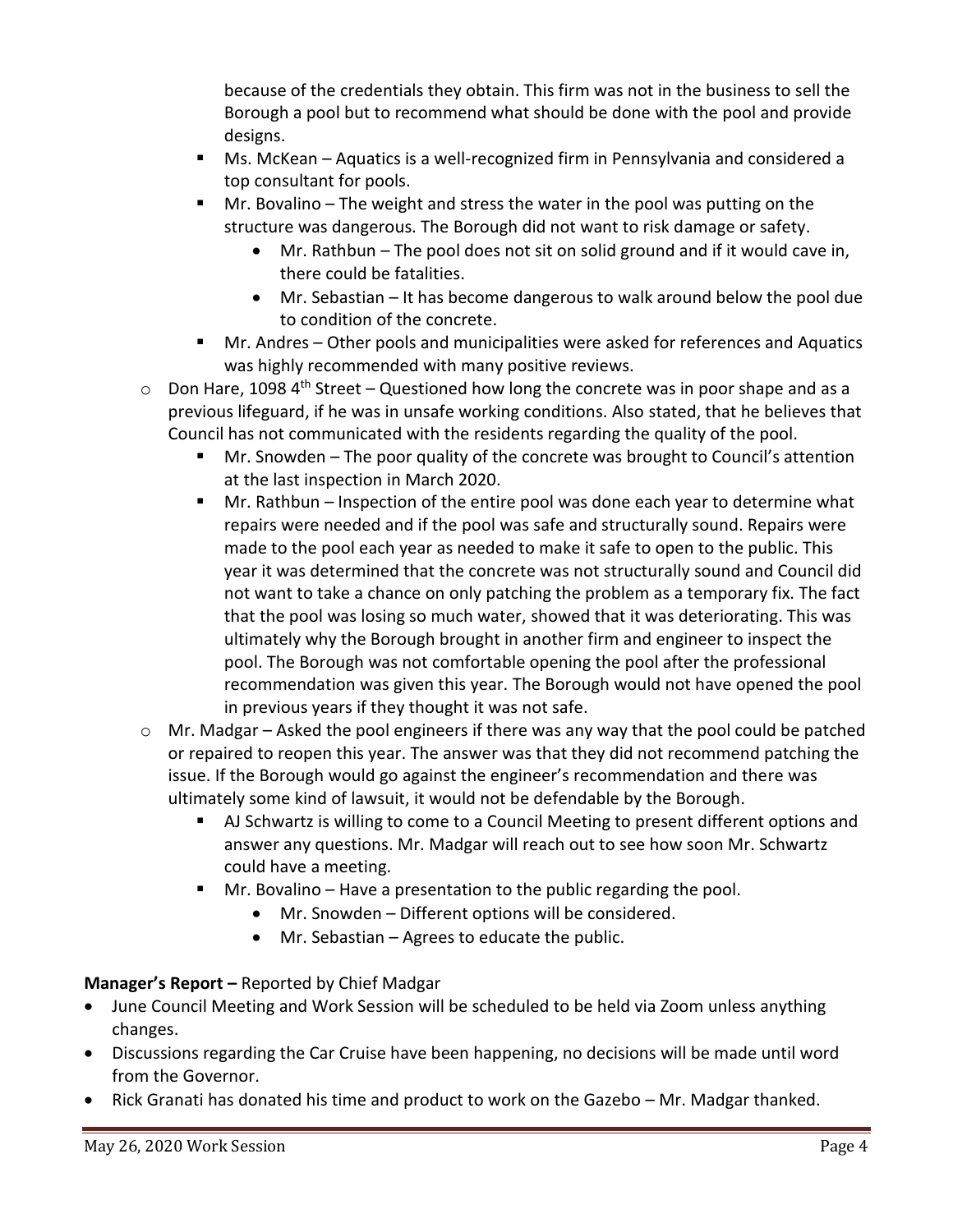- Will work on getting AJ Schwartz to attend next meeting.
- Asked permission from Council to sell the following items from the pool:
	- o Slide
	- o Pumps
	- o Handicap lift
	- o Diving board
	- o Heaters
		- Mr. Snowden Agreed that these items will not be able to be reused and should be ok to sell.
		- $\blacksquare$  Mr. Madgar A motion will be ready for next meeting.

## **Mayor Hamilton**

Recognized a need for a new pool but agreed finding the funding will be a challenge.

#### **Police Chief Madgar**

- Police supplies are holding up, they have everything they need for PPE.
- Working with the Fire Department to get necessary supplies

#### **Fire Department –**

- Holding virtual meetings
- Trying to start trainings again in June
- Call volume is still down
- Fire Department 5K has been changed to a virtual race typically a major fundraiser for the year

#### **Emergency Management Coordinator - No report**

#### **Engineer –**

 Environmental Planning and Design – Planning/Design/Engineering Approach Summary dated May 22, 2020 included in Council packet

## **Solicitor –** No report

# **Council Committee Reports**

#### **Public Safety/Code Enforcement –** No report

**Finance –** Reported by Mr. Perini

- Budget Considerations dated May 21, 2020 by Finance Manager included in Council packet
- Expecting a shortfall in funds, cuts on spending will be necessary.
- Funding a new pool will be difficult.
- Andy Kennedy Does not recommend Council restructuring the budget because adjustments needed will relate to not spending money.
	- o Borough will only be able to spend what the community absolutely needs. Conservative spending.